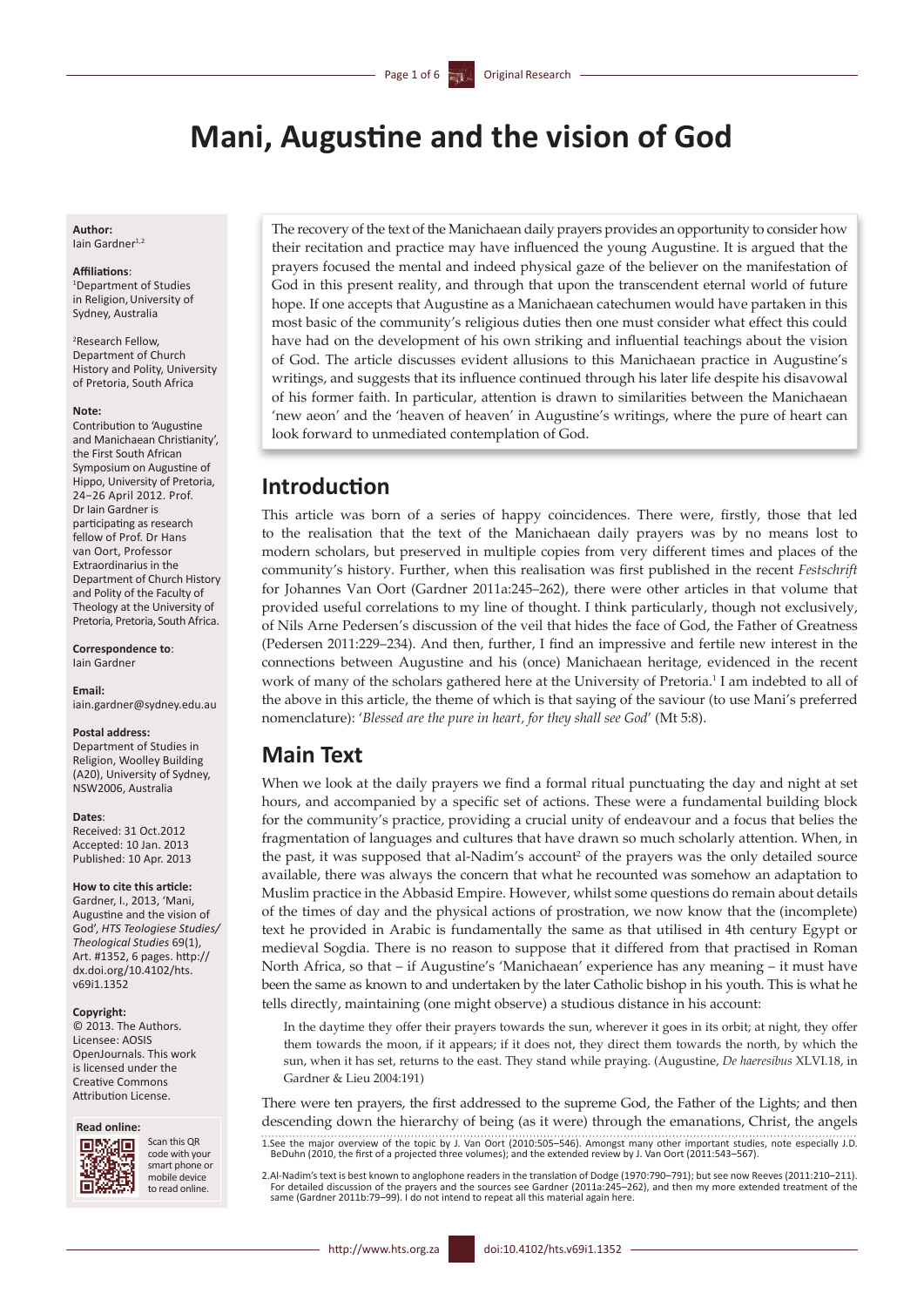and finally to the community of the righteous. In conclusion, the practitioner asks for help and favour from all the ones who have been worshipped and named; in order to be freed from pain and rebirth, and at the last to attain the peace and eternal life of the realm of light.

My concern here is not to discuss the content of the text of the prayers. Rather, I want to focus on the required moral state of the subject, the one who prays, and on the object that is addressed, the sun by day or moon by night. It is specified that the practitioner must pray with 'a pure heart and a truthful tongue.' The phrase is (obviously) rendered slightly differently in the various languages in which we find it preserved, including both Sogdian and Arabic. But it is so characteristic that we can even recognise it in the Uighur confessional:3

There is a rule to direct four prayers to the God Äzrua, the God of the sun and the moon, the fivefold God and the buddhas; with complete attention and an earnest heart, daily.

I presume that the original text of the prayers was in Aramaic, and it is interesting to see how the Greek version $4$  gives two slightly different translations. At the start of the first prayer it is ἐκ καθαρᾶς ἐννοίας ἀδόλῳ λόγῳ [with pure intent and honest speech]; whilst in the final ritual instructions appended to the prayers we find ἐν καθαρῷ καρδία καὶ εὐθεία γλώσσῃ [with a pure heart and forthright tongue]. It is the latter that most clearly directs us to what must be the original gospel reference: μακάριοι οἱ καθαροὶ τῇ καρδίᾳ, ὅτι αὐτοὶ τὸν θεὸν ὄψονται. But how are we to understand the meaning of this? It is certain, as we shall see, that the practitioner did not suppose that they were gazing directly upon God the Father, because one of the crucial tenets of Manichaean theology was that the Father is hidden from time and the cosmos. But, at the same time, it is more than an anticipation of a future unveiling. One of the most characteristic themes of Mani's teaching was that truth is not something heard or believed by report, or proved by discursive reasoning. It is seen by the eyes, just as the light filling the moon is manifest in the night sky. He promised his followers: 'Look, you have seen everything by an eye-revelation. You do not lack anything from the mysteries of the wisdom of God' (*P. Kellis* VI Copt. 54, 8–11) (see Gardner 2007).

The matter is most succinctly put by the Manichaean bishop Faustus when he insists that God dwells in the light: the Father in the *light inaccessible* (1 Tm 6:16), but the Son in the visible sun and moon (cf. Augustinus *Contra Faustum Manichaeum* XX, 2). Let us turn now to those objects of prayer. In the first place the sun and the moon are 'ships' (Coptic *jai* or Greek πλοῖον) (see the references in Clackson *et al*. 1998). The symbolism is ancient, of course, in that they traverse the sky. But for the Manichaean community there were layers of very specific meaning. The light-soul that ascends, whether our very own or that refined from this 'mixed' world that is the cosmos, fills up the vessel of the moon, before it is transferred to the sun and thence to the 'new aeon' (to which we will return later). This process is

3.*Xuastvanift* X, i; quoted from Klimkeit (1993:303). J.P. Asmussen (1975:74) translates: '... in simplicity (sincerity) and with a pure heart.'

4.*P. Kellis* VI Gr. 98; in Gardner (2007).

visible: not only can we see these vessels that ferry the soul, but the divine living soul is itself apparent in that it is made up of the five light-elements. Thus the moon is specifically the 'ship of living water' and the sun 'the ship of living fire'. The process of the waxing and waning of the moon was a very obvious demonstration of the supposed truth of this teaching, whilst the constant plenitude of the sun was a mystery that Mani needed to discuss.5

However, the sun and moon did not only carry the ascending light, they were also dwellings (sometimes thrones or palaces) for the emanated gods at work in the cosmos, undertaking the processes involved in the redemption of the light and defeat of the darkness and its powers.<sup>6</sup> Various lists occur in the Manichaean (and anti-Manichaean) texts to locate the different gods according to their homes, and this is what Faustus meant when he talked about the 'Son' in the visible sun and the moon. For example, the polemical *Acts of Archelaus* not only discusses the process of ferrying the souls, and the waxing and waning of the moon (*Acts of Archelaus* 26, 6–7); but also places Jesus 'in the little ship' and so on (*Acts of Archelaus* 31, 6). Indeed, the association of Jesus (here in his aspect as the salvific god 'Jesus Splendour') and the moon was so strong, that in a wonderful fragment of Manichaean mission history preserved in Sogdian we can read:7

Thereupon, on the fourteenth (i.e. of the lunar month when the moon was full), Gabriab and his assistants stood in supplication and prayer. And near nightfall when Jesus rose, Gabriab stood before Jesus in prayer and spoke thus to him ...

However, one should note that there was a duality in the conception of the figure of Jesus, so that he could be associated both with the principal god of descent (the First Man) and with that of salvation (the Third Ambassador), both with female Virgin of Light in the moon and with the male in the sun. In the *Kephalaia* it is explained that Jesus descended through the ship of the day (the primary abode of the Ambassador) and the ship of the night (the primary abode of the First Man) before he appeared in the world.<sup>8</sup> Thus we can understand why Faustus placed the 'Son' in both vessels.

There is a further aspect to consider. The sun and moon were vessels and palaces, but they were also gates and portals to the transcendent realm. This is made clear in many places, but of particular importance is the citation from Mani himself preserved by al-Biruni:9

The other religious bodies blame us because we worship sun and moon, and represent them as an image. But they do not know their real natures; they do not know that the sun and moon are

5.For a compendium of Manichaean teachings on these matters start with *Kephalaion* 65: 'Concerning the sun'.

6.There is a wonderful image of the gods seated on their thrones in the 'ships of the day and the night', *id est,* the sun and the moon, in the recently identified Chinese cosmogonic scroll; cf. Yoshida (2010:1–34 [plate 1]).

- 7.Cf. Henning (1945:155). Perhaps one should also reference the very interesting quote from the *Bhavishya Purana: '...* by meditation he should worship Isa, who is<br>standing in the disc of the sun'. Manichaean influence in this Hindu text is debated;<br>see the discussion and references in Scott (2007:107
- 8.For example, *Kephalaion* 8: 'Concerning the fourteen vehicles that Jesus has boarded.'

9.Translation following Sachau (1910:169); compare Reeves (2011:127).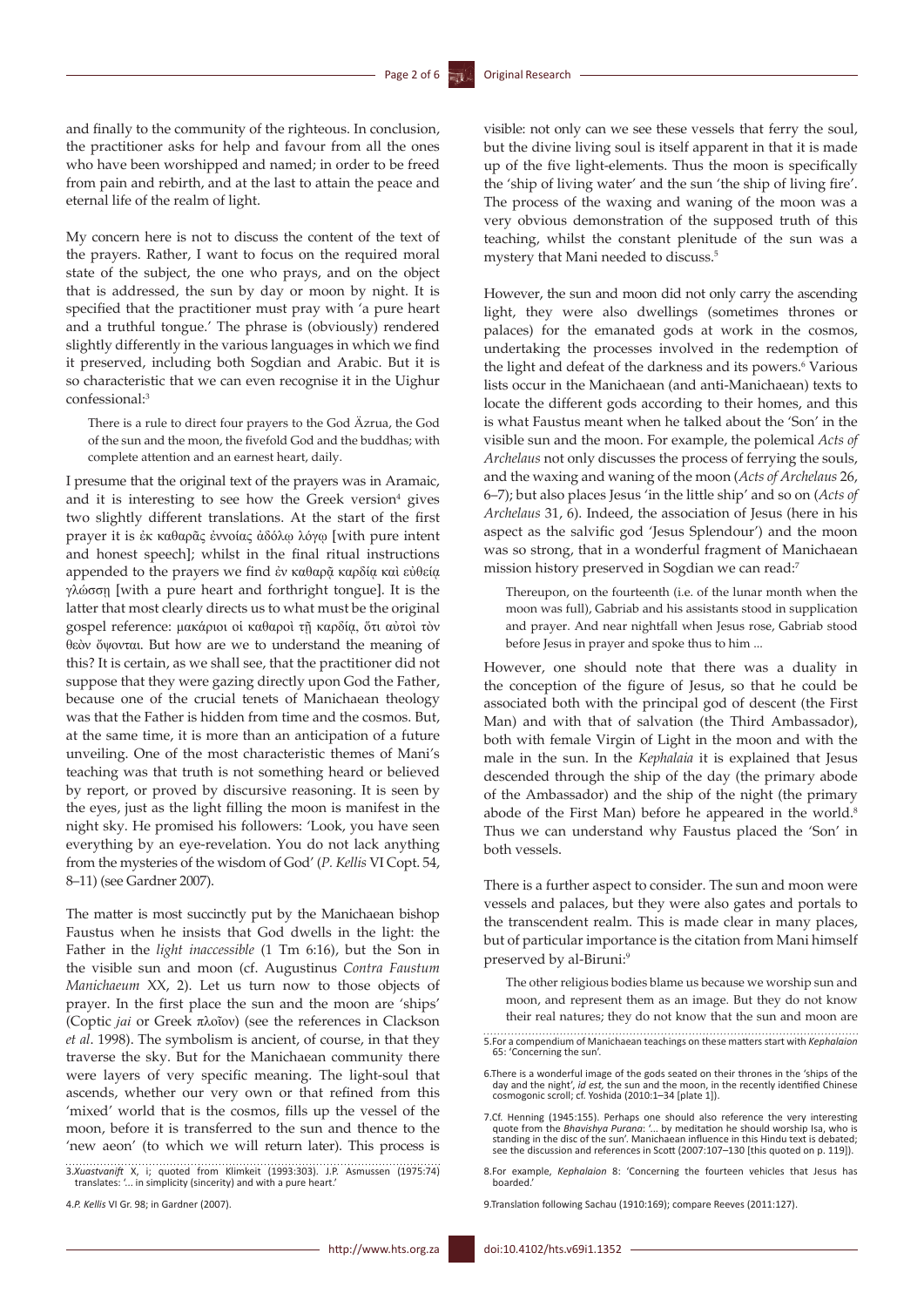our path, the door whence we march forth into the world of our existence (into heaven), as this has been declared by Jesus.

The *Kephalaia* again discusses this point: The sun is the gate of life to the great aeon of light, and it is for this reason that Satan placed an exclusionary judgement on it saying that *Whoever will worship it can die* (Dt 17:2–5).10 I think that we must understand a further visual aspect here: to look at the sun (although in truth our bodily eyes cannot) is to gaze through an open space in the material heaven of this world into that other realm. One is reminded of meditation techniques where one focuses on a disk, if that is not too fanciful an analogy.

So, we can unpack various dimensions to the promise that the pure of heart shall see God. In directing one's gaze at the sun and moon one sees the visible manifestation of the purified 'living soul' in its ascent, one sees the gods in their palaces, and one can even try to look through into the transcendent world of blazing light. But God the Father remains inaccessible.

Before we turn to the eschatological dimension of what happens when the soul reaches that other realm (termed 'the new aeon'), it is worthwhile to emphasise again the visual reality of Mani's vision. Here one enters the confusing realm of what is often termed 'mythology', but that is to miss the point. There is a story in the appendix to the second volume of *Kephalaia*, 11 where a series of vignettes are presented from Mani's last journeys as he visits and speaks to his communities of elect and catechumens, prior to the final trials and imprisonment and death. The apostle travels when the moon ('the enlightener of the night') is in eclipse, in order to greet his disciples in another city. When he arrives they ask him to explain about this event. What comes next is unusual. In the texts Mani always announces that he is the one to explain such and such a matter. But not on this occasion. Rather, we read that 'he did not want to have to tell them.' Inevitably, the disciples beseech and entreat, and will not take this refusal; so at last the apostle must explain. Unfortunately, the exact details of what he says are largely lost in a badly destroyed passage, but it will have been some terrible narrative of treachery and attack by the forces of darkness against the vulnerability and suffering of the light. But what is really interesting is the word which I have glossed above as meaning an eclipse. It is a relatively rare Coptic term *ebē* which is generally used with the verb *eire* and translated something like 'to make obscure'. However, the word is certainly linked to the more common term *hēbe* meaning 'grief' or 'mourning';<sup>12</sup> and thus I think we can consider a translation for *ebē* as 'veil'. This is strongly suggested by this unpublished *Kephalaia* passage where it states that the 'enlightener of the night put on (*φορεῖν*) its veil (*ebē*)'.

10.See *Kephalaia* 158, 26–159, 4.

11.This appendix (and the entire second volume) is in the process of being edited by the team of I. Gardner, J. BeDuhn and P. Dilley. I draw here from my first reading of the passage, which can be found in the facsimile edition published by Giversen (1986: plate 310).

12.See the entries and references in Crum (1939:52b, 655a–b).

We can take this digression a little further and reference here the valuable description of Manichaean cosmological teachings by the sixth-century Neoplatonist Simplicius.13 Apparently, eclipses are due to veils (παραπέτασμα) thrown up by the 'light bringers' to shield themselves from the tumult and disorder caused by the evil rulers who are chained in the heavens. The striking thing about Simplicius's discussion – based directly (he says) on the explanation of one of 'their wise men' (σοφός) – is that the Manichaeans did not regard these teachings as myths or as having any other meaning. This is an important and pertinent remark, and true to the authentic voice of Mani.

Of course, this very issue about the cause of eclipses played an important role in the public history of the religion. In the *Confessions* (V, 3), Augustine famously recounts when the renowned Manichaean bishop Faustus came to Carthage during his twenty-ninth year. He details his growing dissatisfaction with that community through contrasting their 'lengthy fables' with the ability of those he terms philosophers to predict an eclipse, this by what we might call the empirical study of the natural world. Augustine explains how he searched the works of Mani, who in his 'voluminous folly' had written many books on such topics; but he could find nothing in them to compare with the rational theories established by a study of mathematics (the practice of calculations). As a result, he put his perplexities to Faustus (V, 7) and was disappointed. Augustine then departed for Rome.

The story is well-known, $14$  but we should note how Augustine states that the Manichaeans 'thought themselves to be exalted amongst the stars and shining.'15 With the use of Romans 1:25 he can explain how they have exchanged truth for a lie, to worship the creature rather than the creator. It is possible to read in this passage a guarded allusion to the daily prayers,<sup>16</sup> although that is not in itself necessary. We shall return to Augustine later, to the question of whether God can be seen by bodily eyes; but, first, we must ascend beyond the heavens, through the portal of the sun and into that other realm called the 'new aeon'.

In the Manichaean cosmology, the demiurge (the 'Living Spirit' or 'Father of Life') fabricates the cosmos out of the bodies of those evil forces who had first attacked the Primal Man and consumed his 'five sons' (i.e., the divine 'living soul'). Thus the design of creation is good, as a machine for the purification of light out of matter, although its substance is a mixture of the divine and the demonic. We must note that

<sup>13.</sup>Simplicius, *In Epicteti encheiridion* 27 (treatise 35). See now Lieu and Sheldon (2011:217–228 [on p. 223]).

<sup>14.</sup>Although it has been discussed by many scholars, see especially Ferrari (1973:263– 276). For a summary on Manichaean astrology see Pettipiece (2009:62–68); and, further, Beck (1987:193–196). One wonders if this dreadful matter of eclipses might be related to the terrible celestial dragon, on which see also Mastrocinque (2005:162).

<sup>15.</sup>Augustine, *Confessiones* V, 3 (5): '*et putant se excelsos esse cum sideribus et lucidos*.'

<sup>16.</sup>See Augustine's parallel earlier comment at *Confessiones* III, 6 (10): '*et illa erant fercula, in quibus mihi esurienti te inferebatur sol et luna, pulchra opera tua, sed tamen opera tua, non tu, nec ipsa prima. priora enim spiritalia opera tua quam ista corporea quamvis lucida et caelestia.'*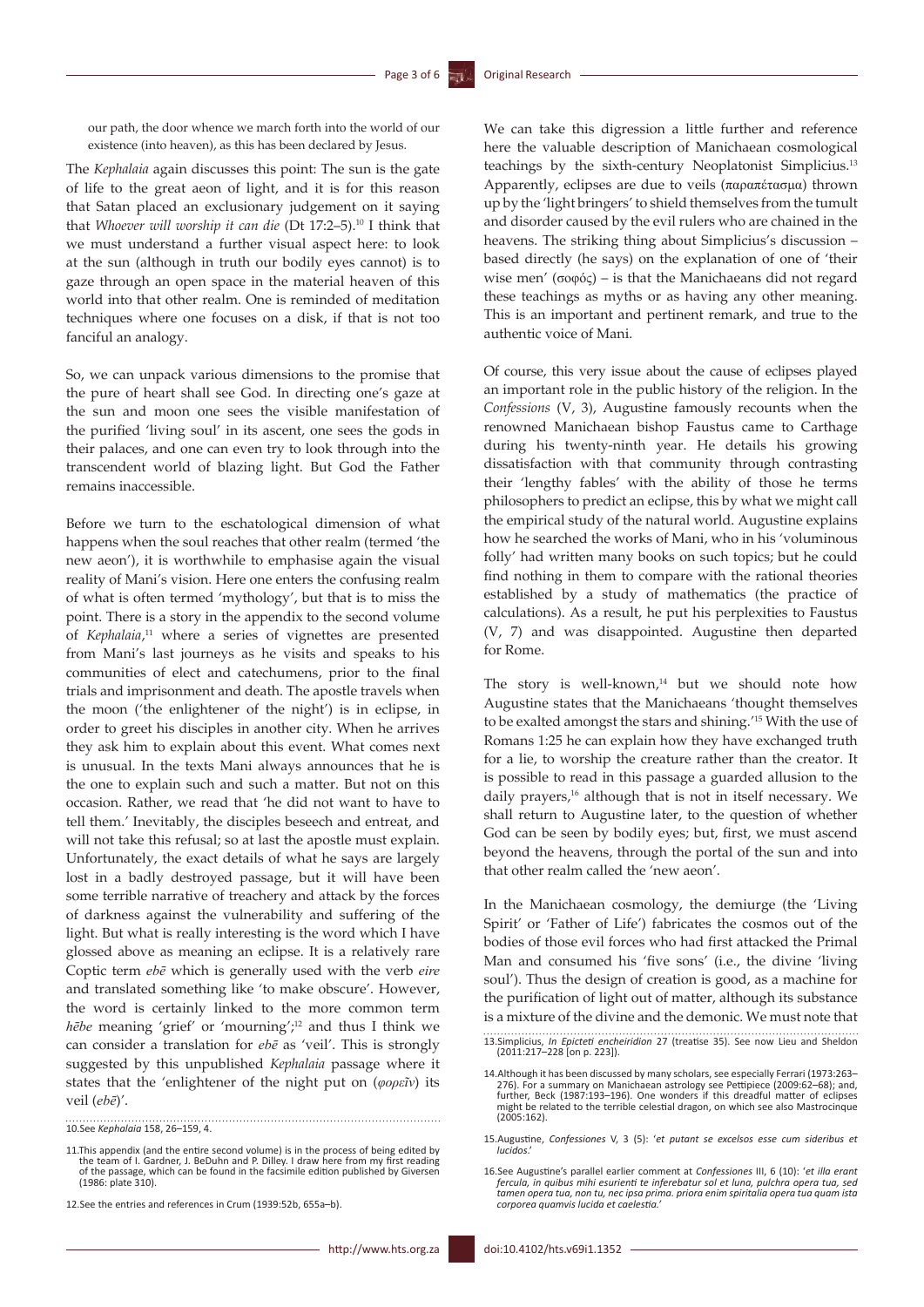the Living Spirit is the third out of a series of gods of creation, the purpose of this second emanation of divinities.17 The first of the series is the Beloved of the Lights, whose role is as a custodian of the kingdom of light. The second is the Great Builder, and it is he who constructs the 'new aeon'. What is important about this sequence, is that we can identify three separate realms: (1) the eternal kingdom of light, without beginning and where the Father of Greatness dwells; (2) the new aeon, which we can understand as the heaven of our own existence, that is our destination after death and the ascent through the portals of the moon and sun; (3) the physical cosmos of time and space in which we live at present.

Thus, the new aeon is specifically constructed for the time of mixture. There the victorious rule, with their king the Primal Man (as the first to be delivered from the abyss of death). It is a realm that is created, which came into being at a certain point, and which will also have an end. One might ask: why does the liberated soul not simply ascend to the Father and the eternal kingdom? The answer is a fundamental feature of Manichaean doctrine, that is, that the Father must be kept separate from the realm of conflict, from time and space which are the arena in which evil will be defeated. Thus, the Father is 'a hidden one', this being one of the primary and defining characteristics of Manichaean theology.<sup>18</sup>

If we turn now to eschatology and the end of all things, the logic becomes clear. First this cosmos will be destroyed in the 'great fire' and will collapse in on itself. Once all the light that can be redeemed has ascended, the remaining dregs of matter and its powers will be buried and sealed, male and female separated so that they can never again multiply and challenge the light. It is only then that, finally, the Father will reveal his image to the victorious souls in the new aeon. This future hope, and the crucial duality here between the eternal kingdom and the new aeon, is clearly described in one of the best preserved passages available to us:<sup>19</sup>

Also, after these things the aeons [... the Father of] Greatness. He can give to them what they [beseech of him]. He can give the grace to his fighters, they whom he [sent] to the contest with the darkness. The veils will be rolled back and gathered, and he unveils to them his image! The entire light will be immersed in him! They will go in to the treasury. They will also come forth from him in glory ... king, in the two kingdoms. On the one hand: the King of the aeons of the light, he is the Father, the Light King ... On the other hand: the king of the new aeon is the First Man ...

N.A. Pedersen (2011) has recently published a detailed discussion about the drawing back of the veil and revelation of the image of the Father.20 He begins with the telling passage

17.The ordering of the various gods was a complicated matter for Manichaean scholasticism, and it is not necessary to undertake a detailed account here. A classic description can be found in *Kephalaion* 7, although even that needs amplification for a full understanding. For the work of the Living Spirit start with *Kephalaion* 32.

- 18.For example, *P. Kellis* II Gr. 92, 45 π(άτ)ερ ἀπόκρυφε; and see further references in Gardner (1996:140).
- 19.From the conclusion of *The Sermon of the Great War* in Polotsky (1934:41, 11–20).

20.Detailed references to most of the issues discussed here will be found there. It will be apparent that I do not agree with his view that 'collective eschatology corresponds to the individual eschatology' (Pedersen 2011:230), that is, that the individual soul after death will see the image of the Father. Although it is sometimes<br>expressed like this, especially in hymnic texts, I believe that these are intended as<br>poetic anticipation or foreshortening of what wil processes of creation and collapse that I have described above.

from Augustine's friend Euodius of Uzala: '[God the Father] has a veil (*velum*) before himself to soothe his pain, so that he should not see the corruption of his own part' (Evodius *de Fide contra Manichaeos*, 13). This is ascribed to the first book of Mani's *Treasure (of Life)*. What is especially interesting about Pedersen's article is the way that he explores 'the possible religio-historical roots in Judaism of the two themes: (a) the veil that covered the Father and (b) the revelation of his image' (Pedersen 2011:231). As he points out, the Latin word *velum* is used as a loan word (*ouēlon* in the Coptic texts, via the Greek οὐῆλον. He then tracks the idea back into Jewish tradition, focusing especially on 'Merkabah mysticism' and its goal to see God in the heavenly throne room. However, Pedersen suggests that there is a clear difference between Judaism and Manichaeism, in that in the former the veil is there to protect outsiders (who will die if they see God), whilst in the latter – following Evodius's testimony here – the function is to prevent the Father from seeing the suffering of those on the other side. One should note that the same sort of motive could be supposed regarding the veil in Simplicius's description of eclipses. Finally, Pedersen turns to his second theme of the revelation of the Father's image (Greek/Coptic εἰκών) or face (Coptic *ho*). He draws our attention to both Christian and Jewish tradition, noting especially Revelation 22:4 (καὶ ὄψονται τὸ πρόσωπον αὐτοῦ) and Matthew 5:8.

To summarise the Manichaean doctrine and practice: in life the pure of heart will train their gaze upon the gods enthroned in the sun and moon. These 'palaces' are visible 'ships' bright with their cargo of redeemed light, and also (to think about it in a slightly different way) they are open 'gates' through which one can look – if one's mortal eyes are able – directly into the heavenly world. But that new aeon is not itself the realm of the Father. Rather, there the Primal Man rules as first of the redeemed; $21$  and it is not until the process of redemption is finalised, and the enemy completely overcome and rendered sterile – only then can the victorious fighters return to the Father from where they first departed.

Thus, we can say that the Manichaean teaching (in brief, and following Faustus's pithy summary) is that God dwells in the light: the Son in the visible, but the Father in what is for now inaccessible. What of Augustine? In the famous passage from *Confessions* III he reveals his intimate knowledge of their teachings, as he attempts not just to attack but to communicate with them.<sup>22</sup> I have previously argued that in the following well-known words Augustine appears to parody the fundamental theme of the Manichaean daily prayers ('... with a pure heart and a truthful tongue'), the phrase he will himself have recited repeatedly during his years as an *auditor*: 23

23.Augustine, *Confessiones* III, 6 (10); see further the discussion in Gardner (2011b).

<sup>21.</sup>On the Jewish heritage to the Manichaean narrative about the Primal Man, culminating in his enthronement in the 'age to come', see Smagina (2011:201–  $216$ ).

<sup>22.</sup>See especially the discussion by Kotzé (2008:187–200); and, as example, that by<br>Mikkelsen (2011:419–425). For a succinct summary of discussion from antiquity<br>to the present about the question of Manichaean influences on Van Oort (2010, section 5 [pp. 541–545]). Perhaps the most telling theme of J. BeDuhn's recent monograph (2010) is to evidence how much Augustine kept with him in his daily practice all his life.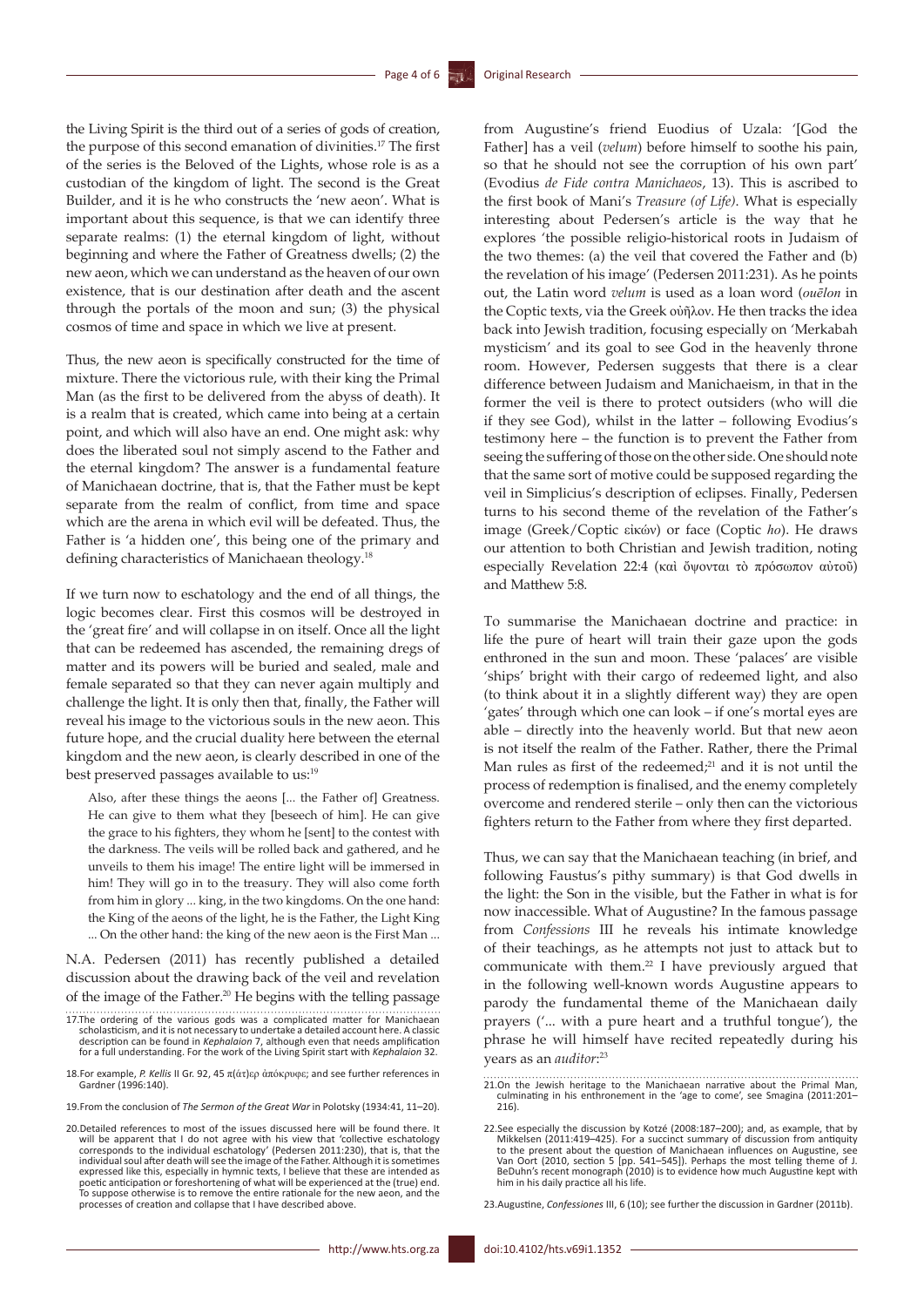... fell among men mad with pride, extremely carnal and talkative, in whose mouths were the snares of the devil, smeared with a sticky mixture of the syllables of your name and that of our lord Jesus Christ and of the Paraclete our comforter, the holy spirit. These names never left their lips, but were no more than empty sound and the rattling of the tongue as their hearts were devoid of any truth whatsoever (*haec nomina non recedebant de ore eorum, sed tenus sono et strepitu linguae; ceterum cor inane veri*). They kept saying: 'Truth, truth'; and they had a lot to tell me about it, but truth was never in them.

Scholars have sometimes been misled by the extended 'culinary metaphor'24 that follows as Augustine seeks to discredit Manichaean beliefs about the divine nature of the sun and the moon. He is not talking about Manichaean food rituals, but rather the daily regimen or 'diet' of the prayers. The metaphor needs to be read in terms of the fundamental theme of the *Confessions*, our desperate hunger and thirst for God. If the sun and moon were served up on 'dishes' (*fercula*),<sup>25</sup> to feed repeatedly on such hallucinations is to become ever more hungry.

We can continue this 'Manichaean reading' of Augustine's great work with the renowned episode at Ostia in Book IX.<sup>26</sup> It is here, carefully structured and placed within the narrative, that he illustrates what can truly be known and 'seen' of God in this life. As is very well-known, Augustine purports to recount a joint experience of his mother Monica and himself (Chadwick 1991):<sup>27</sup>

Step by step we climbed beyond all corporeal objects and the heaven itself, where sun, moon, and stars shed light on the earth. We ascended even further by internal reflection and dialogue and wonder at your works, and we entered into our own minds. We moved up beyond them ...

The formal patterning of the ascent is obvious, together with its philosophical framework: bodily senses > corporeal objects > heavens > mind > eternity. The sun and moon are listed; but they are categorised with the stars (a strikingly non-Manichaean turn), and all the heavenly bodies are given a firm, neutral place in God's creation. The summit experience emphasises how limited is the soul's association with God ('... we touched it in some small degree by a moment of total concentration of the heart'). This is 'the first fruits of the spirit' (Rm 8:23); but contemplation is inherently eschatological and cannot be realised by the embodied soul, only actualised after death. What can be 'seen' of God in life

27.Augustine, *Confessiones* IX, 10 (24), translated by Chadwick (1991).

is only an anticipation of what will happen when 'we shall see him as he is' (1 Jn 3:2).<sup>28</sup>

Augustine returned to the topic of the 'vision of God' in many other writings. There is, for example, the lengthy discussion of the three different types of vision in *The Literal Meaning of Genesis* XII. These are 'bodily', 'spiritual' and 'intellectual'. The last is the most excellent, because it is the sort used in the contemplation of God. It is the vision of intelligible things with the 'eyes of the mind'. It is a kind of rapture and a product of grace. In an obvious way this provides a striking contrast to Mani, and evidences Augustine's Platonic turn. For Mani, as we have elaborated earlier, it is what the physical eyes can see that provides the demonstration and indeed authentication of the teaching.

Of particular interest is *Letter 147*, written *circa* 413/414 CE as a reply to the noblewoman Paulina who has asked how the invisible God can be seen.<sup>29</sup> Augustine's response is almost a small book in itself, and here he explicitly discusses Matthew 5:8. Indeed, he starts from this point: we believe God can be seen because we read so in scripture, *id est*, at this verse (see 147, 3). However, he then proceeds to distinguish bodily sight from the 'gaze of the mind' (147, 4). This is elaborated by a quotation from Ambrose (*Commentary on the Gospel of Luke*), to which Augustine returns repeatedly in his discussion as if to emphasise an authority other than his own in this matter (147, 18 *et al*.). God is not seen in a location, but by a clean heart. He is not sought by bodily eyes, nor held by touch, heard by words or perceived by his walk. Later he himself quotes 1 Timothy 6:16, that God 'dwells in inaccessible light where only the clean of heart can approach' (147, 44). The matter is perhaps best explained here:

For *blessed are the clean of heart because they shall see God*, not when he will appear to them like a body at some distance in space but when he will come to them and make his dwelling with them. For in that way they will be filled with the fullness of God, not when they are fully God but when he will come to them and make his dwelling with them. (Teske 2003:147, 154)

This discussion can be supplemented by reference to *Letter 92* (Teske 2003). This had been written somewhat earlier (408 CE) to the widow Italica. God is the light of purified minds, not of these bodily eyes (92, 2). This is in the time to come, not in the present. But the impious will not see him, as they are neither blessed nor pure of heart (92, 4). The letter makes a strong attack on those who say that we will see God with our bodily eyes, whether in this life or in the resurrection body.

# **Conclusion**

So, for Augustine it is clear that any vision of God is an intellectual act and entirely different to bodily sight. God is not to be located anywhere, nor seen in this life, except as a rare and fleeting anticipation of the future realm, and in 

28.Cf. Augustine, *Confessiones* XIII, 13 (14).

<sup>24.</sup>See the excellent analysis by Kotzé (2008:194–195). For reading this as a reference<br>to food rituals, Kotzé (2008, n. 20); also, for example, Mikkelsen (2011:420).<br>However, this would make no proper sense. As an *auditor* the elect, as it was sacred redemptive work by which the divine soul was liberated from its entanglement with matter. But, even then, this was nothing to do with the sun and the moon; except in so far as the light would afterwards ascend, fill and pass through these portals to the new aeon.

<sup>25.</sup>This is how *ferculum* is usually translated here; but probably Augustine's sense<br>would be better rendered as 'courses', indicating the repeated servings of such<br>ghost food. In any case, Augustine admits, reluctantly, t I understand to mean that he took part in the daily prayers. See also Augustine *De vita beata* I, 4.

<sup>26.</sup>Of course, these topics have been written about in great detail by many scholars. My purpose here is simply to try and integrate them with the discussion made in this article about Manichaean teachings and practice, and obviously many relevant matters such as the influence of Neoplatonism have been left aside. My summary is indebted to Kenny (2005); which study also acknowledges its debt to the classic work of Henry (1938).

<sup>1.29.</sup> Paulina was a Catholic laywoman in North Africa and the wife of Armentarius<br>quote throughout from Teske (2003). The text is also known as De videndo Deo. In<br>Retractiones II, 41 Augustine comments that he has written in *The City of God* (book XXII). The texts should be compared, together with other relevant passages such as *Sermon 52* and *Letter 92*.